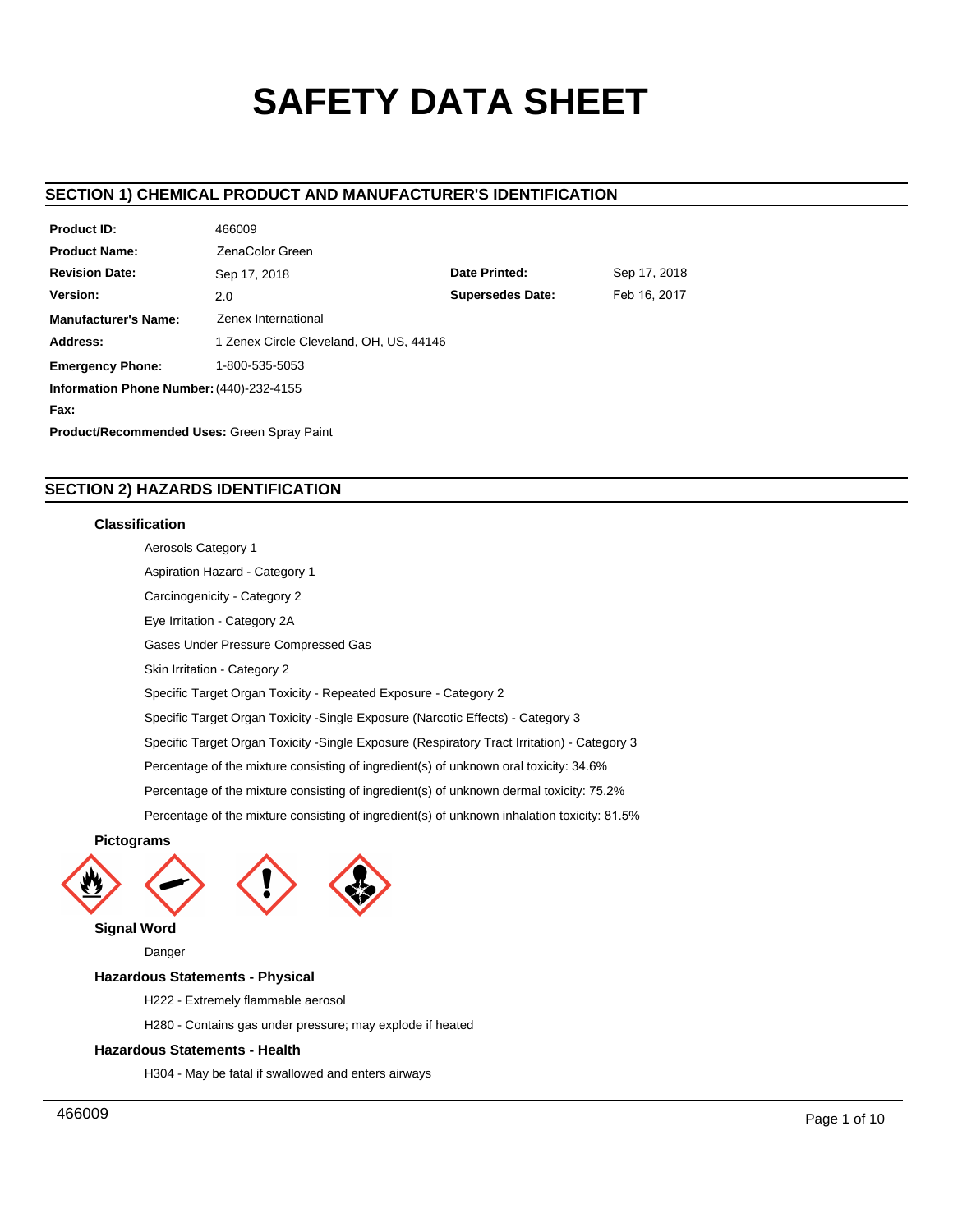H351 - Suspected of causing cancer.

- H319 Causes serious eye irritation
- H315 Causes skin irritation
- H373 May cause damage to organs through prolonged or repeated exposure.
- H336 May cause drowsiness or dizziness
- H335 May cause respiratory irritation

### **Precautionary Statements - General**

- P101 If medical advice is needed, have product container or label at hand.
- P102 Keep out of reach of children.
- P103 Read label before use.

#### **Precautionary Statements - Prevention**

- P201 Obtain special instructions before use.
- P202 Do not handle until all safety precautions have been read and understood.
- P210 Keep away from heat, hot surfaces, sparks, open flames and other ignition sources. No smoking.
- P211 Do not spray on an open flame or other ignition source.
- P251 Do not pierce or burn, even after use.
- P280 Wear protective gloves, protective clothing, eye protection and face protection.
- P271 Use only outdoors or in a well-ventilated area.
- P260 Do not breathe mist, vapors or spray.
- P264 Wash hands thoroughly after handling.

### **Precautionary Statements - Response**

- P314 Get medical attention if you feel unwell.
- P308 + P313 IF exposed or concerned: Get medical attention.
- P304 + P340 IF INHALED: Remove person to fresh air and keep comfortable for breathing.
- P312 Call a POISON CENTER or doctor if you feel unwell.
- P301 + P310 IF SWALLOWED: Immediately call a POISON CENTER or doctor.
- P331 Do NOT induce vomiting.
- P302 + P352 IF ON SKIN: Wash with plenty of soap and water.
- P362 + P364 Take off contaminated clothing and wash it before reuse.
- P332 + P313 If skin irritation occurs: Get medical attention.

P305 + P351 + P338 - IF IN EYES: Rinse cautiously with water for several minutes. Remove contact lenses, if present and easy to do. Continue rinsing.

P337 + P313 - If eye irritation persists: Get medical attention.

#### **Precautionary Statements - Storage**

P410 + P412 - Protect from sunlight. Do not expose to temperatures exceeding 50 °C/122 °F.

P403 + P405 - Store in a well-ventilated place. Store locked up.

### **Precautionary Statements - Disposal**

P501 - Dispose of contents and container in accordance with all local, regional, national and international regulations.

### **Hazards Not Otherwise Classified (HNOC)**

DANGER: Rags, steel wool, other waste soaked with this product, and sanding residue may spontaneously catch fire if improperly discarded. Immediately place rags, steel wool, other waste soaked with this product, and sanding residue in a sealed, water-filled, metal container. Dispose of in accordance with local fire regulations.

#### **Supplementary Information**

DELAYED EFFECTS FROM LONG TERM OVEREXPOSURE. Contains solvents which can cause permanent brain and nervous system damage. Intentional misuse by deliberately concentrating and inhaling the contents can be harmful or fatal.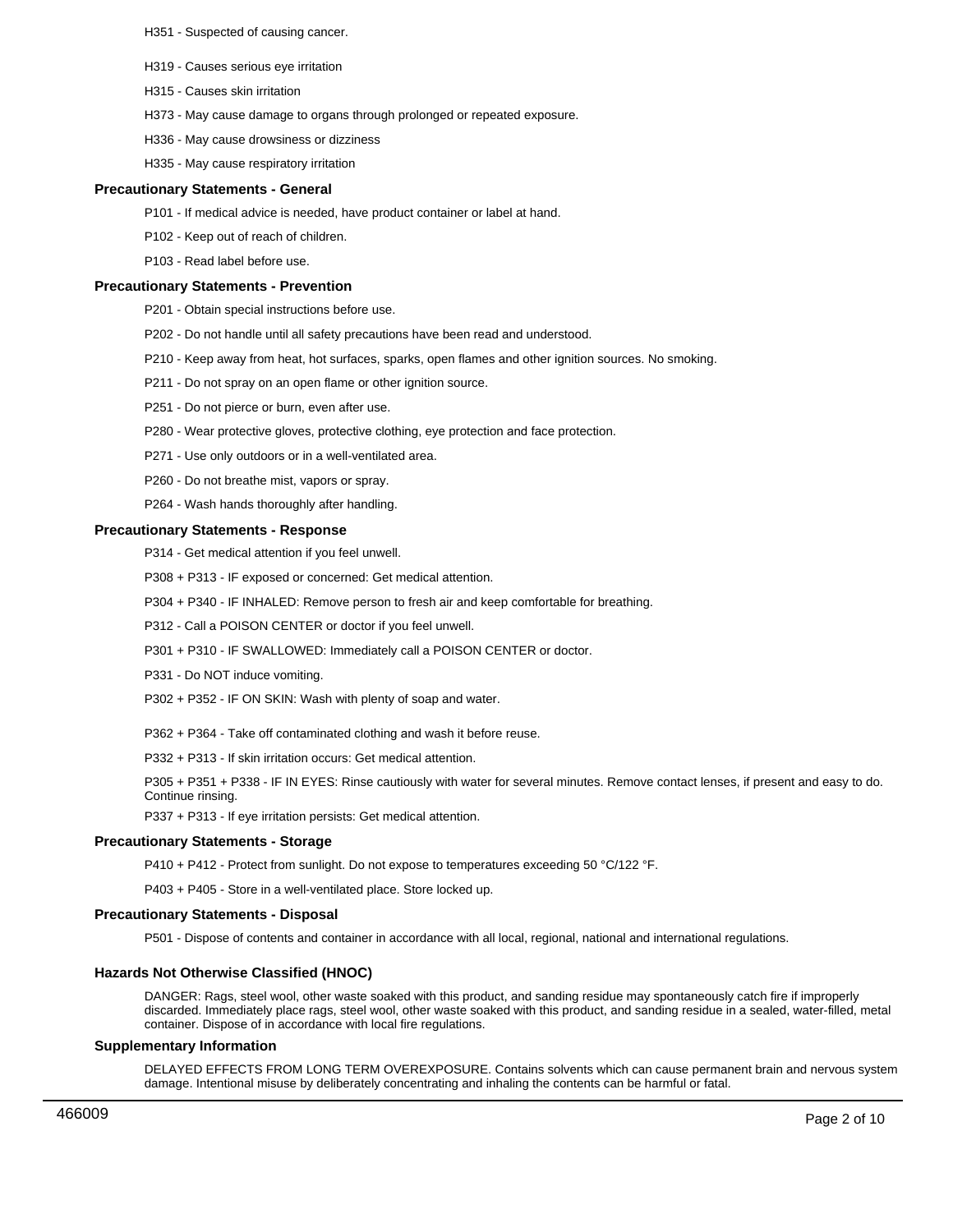Please refer to the SDS for additional information. Keep out of reach of children. Keep upright in a cool, dry place. Do not discard empty can in trash compactor.

### **SECTION 3) COMPOSITION, INFORMATION ON INGREDIENTS**

| <b>CAS</b>   | <b>Chemical Name</b>                 | % By Weight   |
|--------------|--------------------------------------|---------------|
| 0000067-64-1 | <b>ACETONE</b>                       | 25% - 50%     |
| 0000074-98-6 | <b>PROPANE</b>                       | 10% - 25%     |
| 0000123-86-4 | <b>BUTYL ACETATE</b>                 | 10% - 25%     |
| 0000106-97-8 | <b>BUTANE</b>                        | 1% - 10%      |
| 0064742-89-8 | ALIPHATIC, LIGHT HYDROCARBON SOLVENT | $1\% - 5\%$   |
| 0000763-69-9 | ETHYL-B-ETHOXY PROPIONATE            | $1\% - 5\%$   |
| 0001330-20-7 | <b>XYLENE</b>                        | $0.1\% - 1\%$ |
| 0013463-67-7 | TITANIUM DIOXIDE                     | $0.1\% - 1\%$ |
| 0000100-41-4 | ETHYLBENZENE                         | $0.1\% - 1\%$ |

Specific chemical identity and/or exact percentage (concentration) of the composition has been withheld to protect confidentiality.

### **SECTION 4) FIRST-AID MEASURES**

#### **Inhalation**

Remove to fresh air. Administer oxygen if needed. Apply artificial respiration if breathing has stopped. Get medical attention.

If exposed/feel unwell/concerned: Get medical attention.

#### **Eye Contact**

Wash immediately with large volumes of fresh water for at least 15 minutes. Get medical attention.

### **Skin Contact**

Flush contaminated skin with plenty of water. Remove contaminated clothing and shoes. Continue to rinse for at least 10 minutes. Get medical attention. Wash clothing before reuse.

### **Ingestion**

Get medical attention immediately. Call a poison center or physician. Wash out mouth with water. Remove victim to fresh air and keep at rest in a position comfortable for breathing. If material has been swallowed and the exposed person is conscious, give small quantities of water to drink. Stop if the exposed person feels sick as vomiting may be dangerous. Aspiration hazard if swallowed. Can enter lungs and cause damage. Do not induce vomiting. If vomiting occurs, the head should be kept low so that vomit does not enter the lungs. Never give anything by mouth to an unconscious person. If unconscious, place in recovery position and get medical attention immediately. Maintain an open airway.

### **SECTION 5) FIRE-FIGHTING MEASURES**

### **Suitable Extinguishing Media**

Use extinguishing media suitable for surrounding fire.

### **Unsuitable Extinguishing Media**

None known.

#### **Fire-Fighting Procedures**

Extremely flammable aerosol. Runoff to sewer may create fire or explosion hazard. In a fire or if heated, a pressure increase will occur and the container may burst, with the risk of a subsequent explosion. Gas may accumulate in low or confined areas or travel a considerable distance to a source of ignition and flash back, causing fire or explosion. Bursting aerosol containers may be propelled from a fire at high speed.

#### **Special Protective Actions**

Wear protective pressure self-contained breathing apparatus (SCBA)and full turnout gear.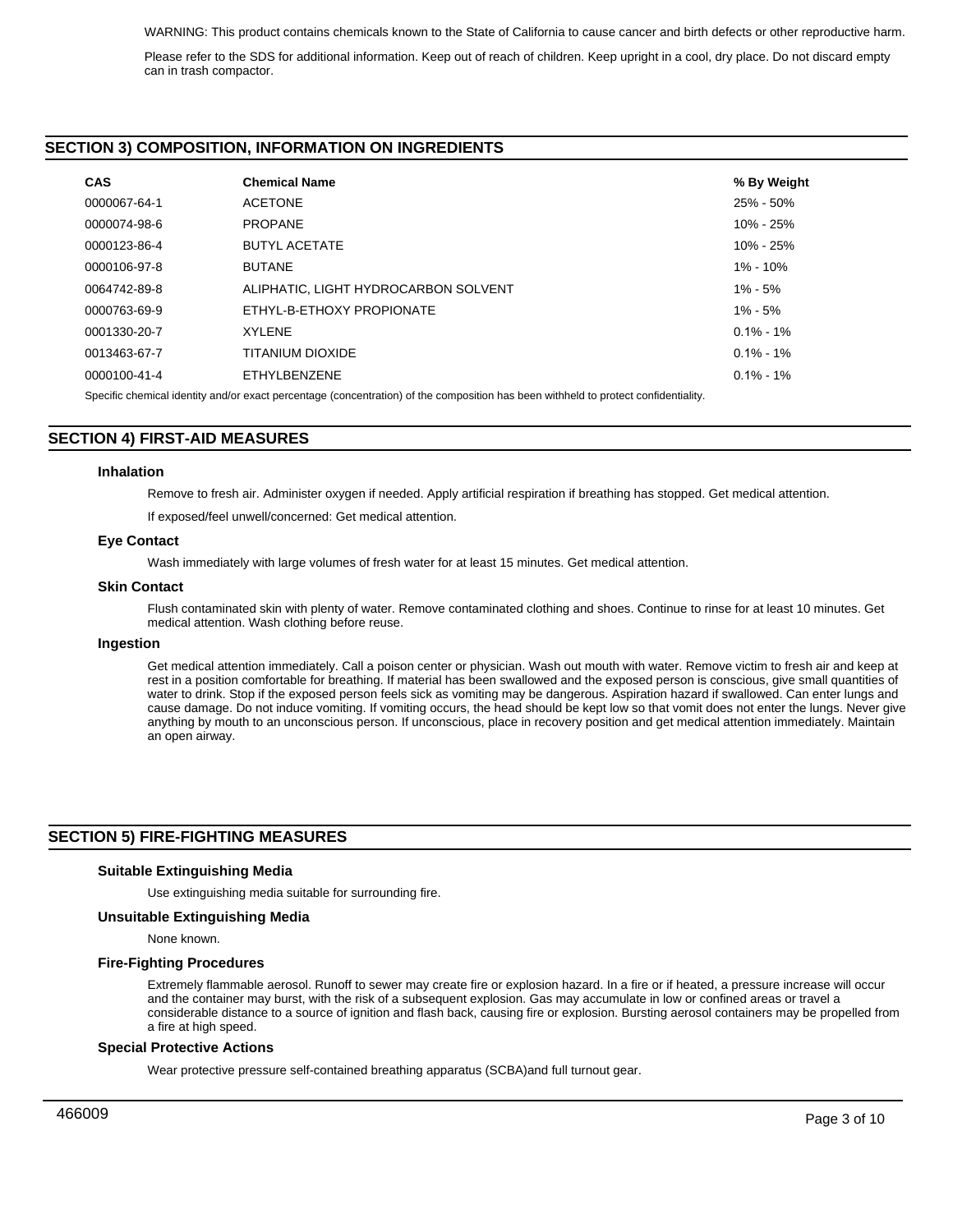### **SECTION 6) ACCIDENTAL RELEASE MEASURES**

### **Emergency Procedure**

No action shall be taken involving any personal risk or without suitable training. Evacuate surrounding areas. Keep unnecessary and unprotected personnel from entering. In the case of aerosols being ruptured, care should be taken due to the rapid escape of the pressurized contents and propellant. If a large number of containers are ruptured, treat as a bulk material spillage according to the instructions in the clean-up section. Do not touch or walk through spilled material. Shut off all ignition sources. No flares, smoking or flames in hazard area. Avoid breathing vapor or mist. Provide adequate ventilation. Wear appropriate respirator when ventilation is inadequate. Put on appropriate personal protective equipment.

### **Recommended Equipment**

Wear appropriate protective equipment (see Section 8).

#### **Personal Precautions**

Avoid breathing vapor. Avoid contact with skin, eye or clothing. Do not touch damaged containers or spilled materials unless wearing appropriate protective clothing.

### **Environmental Precautions**

Stop spill/release if it can be done safely. Prevent spilled material from entering sewers, storm drains, other unauthorized drainage systems and natural waterways by using sand, earth, or other appropriate barriers.

### **SECTION 7) HANDLING AND STORAGE**

### **General**

Wash hands after use. Do not get in eyes, on skin or on clothing. Do not breathe vapors or mists. Use good personal hygiene practices. Eating, drinking and smoking in work areas is prohibited. Remove contaminated clothing and protective equipment before entering eating areas.

#### **Ventilation Requirements**

Use only with adequate ventilation to control air contaminants to their exposure limits. The use of local ventilation is recommended to control emissions near the source.

#### **Storage Room Requirements**

Store and use in a cool, dry, well-ventilated area. Do not store above 120°F. See product label for additional information.

### **SECTION 8) EXPOSURE CONTROLS, PERSONAL PROTECTION**

#### **Eye Protection**

Wear eye protection with side shields or goggles. Wear indirect-vent, impact and splash resistant goggles when working with liquids. If additional protection is needed for entire face, use in combination with a face shield.

#### **Skin Protection**

Use of gloves approved to relevant standards made from the following materials may provide suitable chemical protection: PVC, neoprene or nitrile rubber gloves. Suitability and durability of a glove is dependent on usage, e.g. frequency and duration of contact, chemical resistance of glove material, glove thickness, dexterity. Always seek advice from glove suppliers. Contaminated gloves should be replaced. Use of an apron and over- boots of chemically impervious materials such as neoprene or nitrile rubber is recommended to avoid skin sensitization. The type of protective equipment must be selected according to the concentration and amount of the dangerous substance at the specific workplace. Launder soiled clothes or properly disposed of contaminated material, which cannot be decontaminated.

#### **Respiratory Protection**

If engineering controls do not maintain airborne concentrations to a level which is adequate to protect worker, a respiratory protection program that meets or is equivalent to OSHA 29 CFR 1910.134 and ANSI Z88.2 should be followed. Check with respiratory protective equipment suppliers. Where air-filtering respirators are suitable, select an appropriate combination of mask and filter.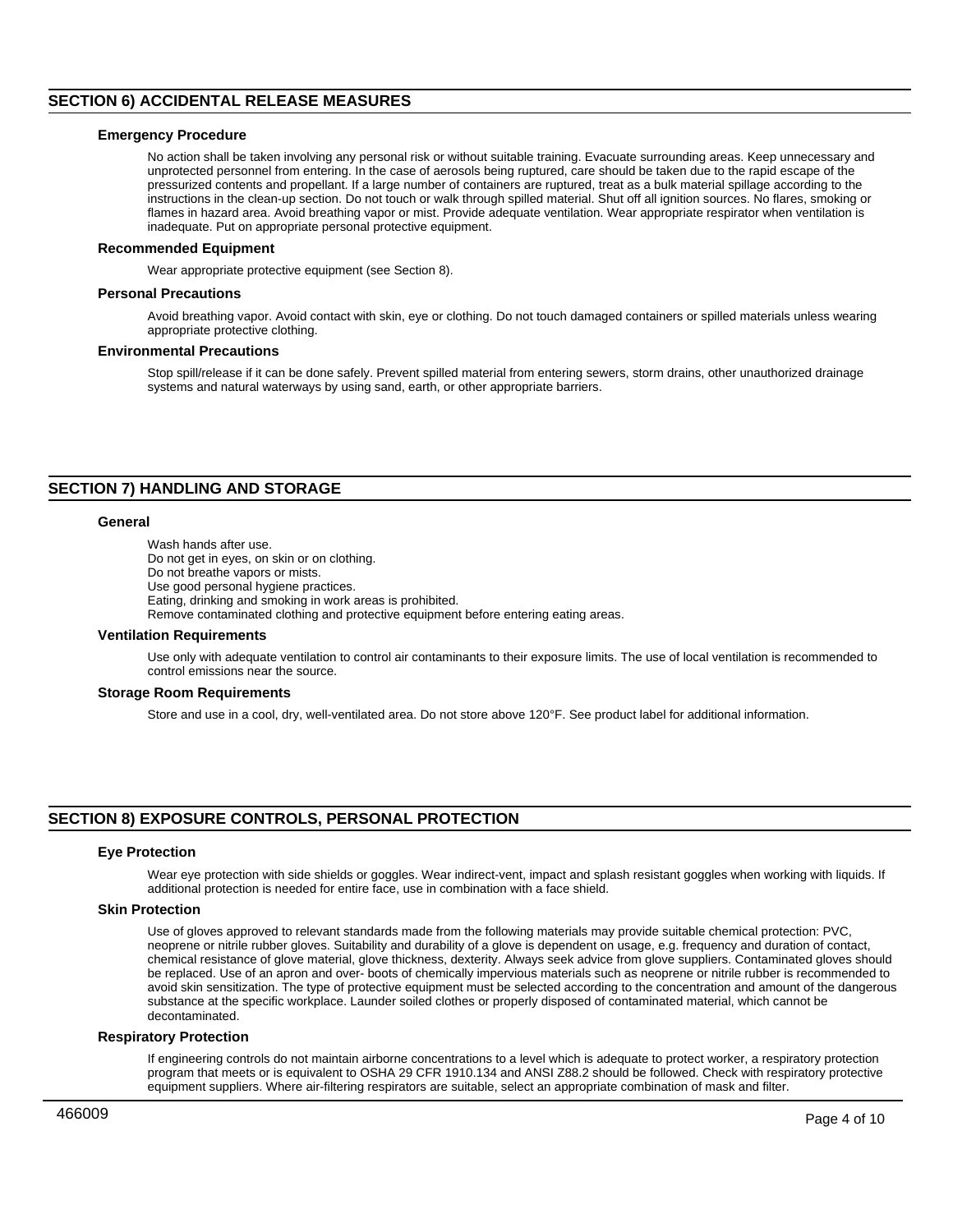### **Appropriate Engineering Controls**

Provide exhaust ventilation or other engineering controls to keep the airborne concentrations of vapors below their respective threshold limit value.

| <b>Chemical Name</b>                                     | <b>OSHA</b><br>TWA<br>(ppm) | <b>OSHA</b><br>TWA<br>(mg/m3) | <b>OSHA</b><br><b>STEL</b><br>(ppm) | <b>OSHA</b><br><b>STEL</b><br>(mg/m3) | <b>OSHA</b><br>Tables (Z1,<br>Z2, Z3 | <b>OSHA</b><br>Carcinogen | <b>OSHA</b><br><b>Skin</b><br>designation | <b>NIOSH</b><br><b>TWA</b><br>(ppm) | <b>NIOSH</b><br><b>TWA</b><br>(mg/m3) | <b>NIOSH</b><br><b>STEL</b><br>(ppm) | <b>NIOSH</b><br><b>STEL</b><br>(mg/m3) | <b>NIOSH</b><br>Carcinogen |
|----------------------------------------------------------|-----------------------------|-------------------------------|-------------------------------------|---------------------------------------|--------------------------------------|---------------------------|-------------------------------------------|-------------------------------------|---------------------------------------|--------------------------------------|----------------------------------------|----------------------------|
| <b>ACETONE</b>                                           | 1000                        | 2400                          |                                     |                                       |                                      |                           |                                           | 250                                 | 590                                   |                                      |                                        |                            |
| ALIPHATIC, LIGHT<br><b>HYDROCARBON</b><br><b>SOLVENT</b> | 500                         | 2000                          |                                     |                                       | 4                                    |                           |                                           |                                     |                                       |                                      |                                        |                            |
| <b>BUTANE</b>                                            |                             |                               |                                     |                                       |                                      |                           |                                           | 800                                 | 1900                                  |                                      |                                        |                            |
| <b>BUTYL ACETATE</b>                                     | 150                         | 710                           |                                     |                                       | 1                                    |                           |                                           | 150                                 | 710                                   | 200                                  | 950                                    |                            |
| <b>ETHYLBENZENE</b>                                      | 100                         | 435                           |                                     |                                       | 1                                    |                           |                                           | 100                                 | 435                                   | 125                                  | 545                                    |                            |
| <b>PROPANE</b>                                           | 1000                        | 1800                          |                                     |                                       | 4                                    |                           |                                           | 1000                                | 1800                                  |                                      |                                        |                            |
| <b>TITANIUM DIOXIDE</b>                                  |                             | 15                            |                                     |                                       | 1                                    |                           |                                           | b                                   |                                       |                                      |                                        |                            |
| <b>XYLENE</b>                                            | 100                         | 435                           |                                     |                                       | 1                                    |                           |                                           | 100                                 | 435                                   | 150                                  | 655                                    |                            |

| <b>Chemical Name</b>                                     | <b>ACGIH</b><br><b>TWA</b><br>(ppm)                | <b>ACGIH</b><br><b>TWA</b><br>(mg/m3) | <b>ACGIH</b><br><b>STEL</b><br>(ppm) | <b>ACGIH</b><br><b>STEL</b><br>(mg/m3) |
|----------------------------------------------------------|----------------------------------------------------|---------------------------------------|--------------------------------------|----------------------------------------|
| <b>ACETONE</b>                                           | 250                                                |                                       | 500                                  |                                        |
| ALIPHATIC, LIGHT<br><b>HYDROCARBON</b><br><b>SOLVENT</b> |                                                    |                                       |                                      |                                        |
| <b>BUTANE</b>                                            | 1000                                               |                                       |                                      |                                        |
| <b>BUTYL ACETATE</b>                                     | 50                                                 |                                       | 150                                  |                                        |
| <b>ETHYLBENZENE</b>                                      | 20                                                 |                                       |                                      |                                        |
| <b>PROPANE</b>                                           | See<br>Appendix<br>F: Minimal<br>Oxygen<br>Content |                                       |                                      |                                        |
| <b>TITANIUM DIOXIDE</b>                                  |                                                    | 10                                    |                                      |                                        |
| <b>XYLENE</b>                                            | 100                                                | 434                                   | 150                                  | 651                                    |

(C) - Ceiling limit

### **SECTION 9) PHYSICAL AND CHEMICAL PROPERTIES**

## **Physical and Chemical Properties** Appearance **Green Industrial Appearance Green Industrial Appearance** Odor Threshold N.A. Density 5.98 lb/gal Density VOC N.A. % VOC N.A.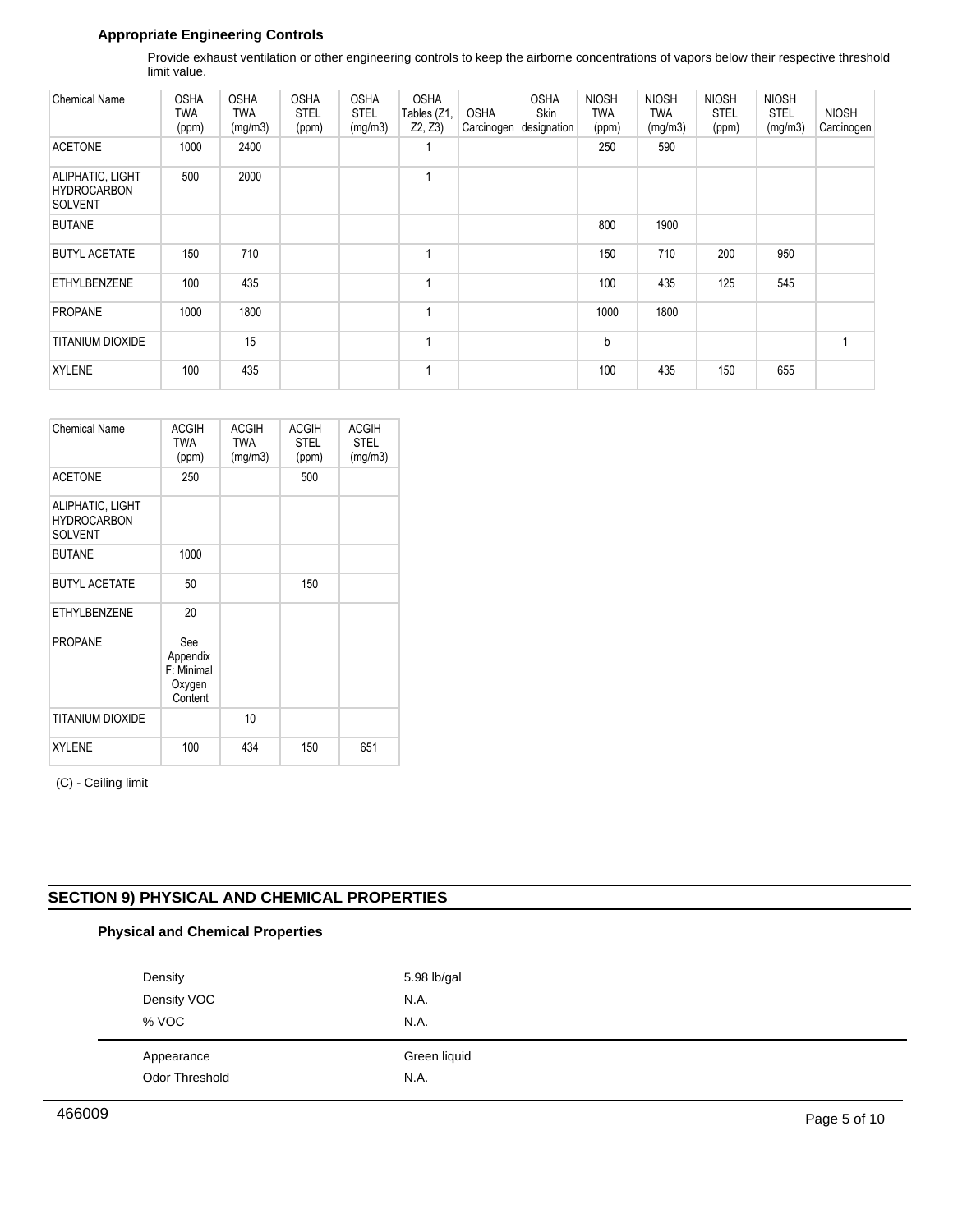| <b>Odor Description</b>        | N.A                            |
|--------------------------------|--------------------------------|
| рH                             | 7                              |
| <b>Water Solubility</b>        | N.A.                           |
| Flammability                   | Flash point below 73°F/23°C    |
| <b>Flash Point</b>             | -29°C (closed cup)             |
| Viscosity, Kinematic           | $<$ 20.5 cSt (40 $^{\circ}$ C) |
| Lower Explosion Level          | 0.9%                           |
| <b>Upper Explosion Level</b>   | 12.8%                          |
| Vapor Pressure                 | 101.3 kPa (20°C)               |
| Vapor Density                  | 1.55 [Air = 1]                 |
| <b>Melting Point</b>           | N.A                            |
| <b>Freezing Point</b>          | N.A                            |
| Low Boiling Point              | N.A                            |
| <b>High Boiling Point</b>      | N.A.                           |
| Decomposition Pt               | N.A.                           |
| Auto Ignition Temp             | N.A.                           |
| <b>Evaporation Rate</b>        | 5.6 (butyl acetate $= 1$ )     |
| VOC Composite Partial Pressure | N.A.                           |
|                                |                                |

### **SECTION 10) STABILITY AND REACTIVITY**

### **Stability**

Stable.

### **Conditions to Avoid**

Keep away from heat, sparks, extreme temperature, flame, other sources of ignition and incompatible materials.

### **Incompatible Materials**

None known.

### **Hazardous Reactions/Polymerization**

Will not occur.

### **Hazardous Decomposition Products**

None known.

### **SECTION 11) TOXICOLOGICAL INFORMATION**

### **Skin Corrosion/Irritation**

Causes skin irritation

### **Serious Eye Damage/Irritation**

### Causes serious eye irritation

### **Carcinogenicity**

Suspected of causing cancer.

### **Germ Cell Mutagenicity**

No data available

### **Reproductive Toxicity**

No data available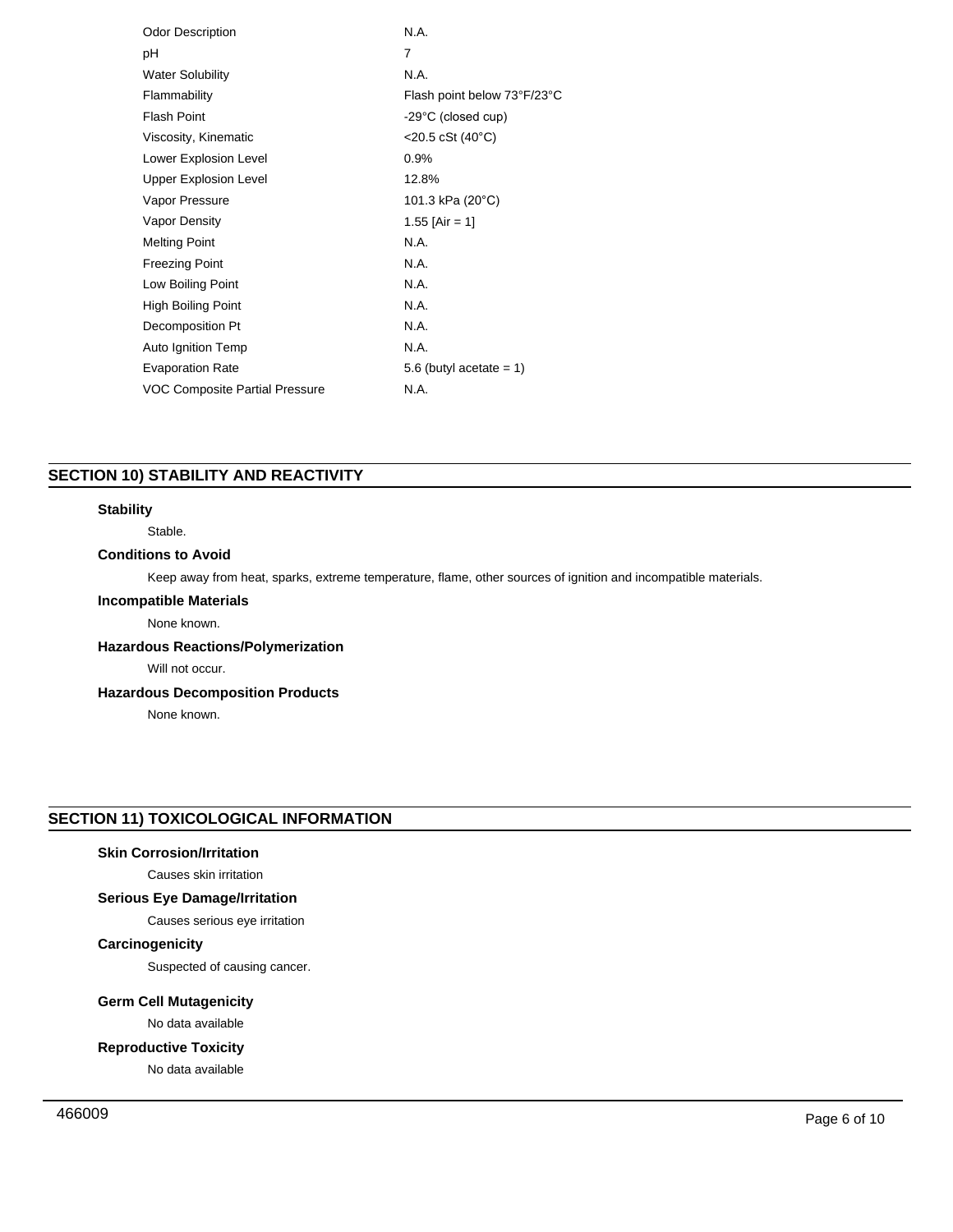### **Respiratory/Skin Sensitization**

No data available

### **Specific Target Organ Toxicity - Single Exposure**

May cause drowsiness or dizziness

May cause respiratory irritation

### **Specific Target Organ Toxicity - Repeated Exposure**

May cause damage to organs through prolonged or repeated exposure.

### **Aspiration Hazard**

May be fatal if swallowed and enters airways

### **Acute Toxicity**

No data available

### **Potential Health Effects - Miscellaneous**

#### 0000067-64-1 ACETONE

The following medical conditions may be aggravated by exposure: lung disease, eye disorders, skin disorders. Overexposure may cause damage to any of the following organs/systems: blood, central nervous system, eyes, kidneys, liver, respiratory system, skin.

### 0000100-41-4 ETHYLBENZENE

Is an IARC, NTP or OSHA carcinogen. Increased susceptibility to the effects of this material may be observed in people with preexisting disease of any of the following: central nervous system, kidneys, liver, lungs. Recurrent overexposure may result in liver and kidney injury. Studies in laboratory animals have shown reproductive, embryotoxic and developmental effects. WARNING: This chemical is known to the State of California to cause cancer.

#### 0000123-86-4 BUTYL ACETATE

May cause abnormal liver function. The following medical conditions may be aggravated by exposure: respiratory system. Tests for embryotoxic activity in animals has been inconclusive. Rats exposed to very high airborne levels have exhibited high frequency hearing deficits. The significance of this to man is unknown. Has been toxic to the fetus in laboratory animals at doses that are toxic to the mother.

### 0000763-69-9 ETHYL-B-ETHOXY PROPIONATE

Has been toxic to the fetus in laboratory animals at doses that are toxic to the mother.

#### 0001330-20-7 XYLENE

Increased susceptibility to the effects of this material may be observed in people with preexisting disease of any of the following: bone marrow, cardiovascular system, central nervous system, kidneys, liver, lungs. Recurrent overexposure may result in liver and kidney injury. High exposures may produce irregular heart beats. Canada classifies Xylene as a developmental toxin as high exposures to xylenes in some animal studies have been reported to cause health effects on the developing fetus/embryo. These effects were often at levels toxic to the adult animal. The significance of these effects to humans is not known. Repeated or prolonged skin contact may cause any of the following: irritation, dryness, cracking of the skin.

#### 0013463-67-7 TITANIUM DIOXIDE

Is an IARC, NTP or OSHA carcinogen. In a lifetime inhalation test, lung cancers were found in some rats exposed to 250 mg/m3 respirable titanium dust. Analysis of the titanium dioxide concentrations in the rat's lungs showed that the lung clearance mechanism was overwhelmed and that the results at the massive 250 mg/m3 level are not relevant to the workplace.'Results of a DuPont epidemiology study showed that employees who had been exposed to Titanium Dioxide were at no greater risk of developing lung cancer than were employees who had not been exposed to Titanium dioxide. No pulmonary fibrosis was found in any of the employees and no association was observed between Titanium dioxide exposure and chronic respiratory disease or x-ray abnormalities. Based on the results of this study DuPont concludes that titanium dioxide will not cause lung cancer or chronic respiratory disease in humans at concentrations experienced in the workplace.'

0064742-89-8 ALIPHATIC, LIGHT HYDROCARBON SOLVENT

Laboratory studies with rats have shown that petroleum distillates can cause kidney damage and kidney or liver tumors. These effects were not seen in similar studies with guinea pigs, dogs, or monkeys. Several studies evaluating petroleum workers have not shown a significant increase of kidney damage or an increase in kidney or liver tumors.

### **Chronic Exposure**

0000100-41-4 ETHYLBENZENE

CARCINOGENIC EFFECTS: Ethyl Benzene has been listed by IARC as Group 2B, Possibly Carcinogenic to Humans.

TERATOGENIC EFFECTS: Ethyl Benzene has been Classified as POSSIBLE for humans.

#### 0001330-20-7 XYLENE

High exposure to Xylenes in some animal studies have been reported to cause health effects on the developing embryo/fetus.

Xylene in high concentrations has caused embryotoxic effects in laboratory animals.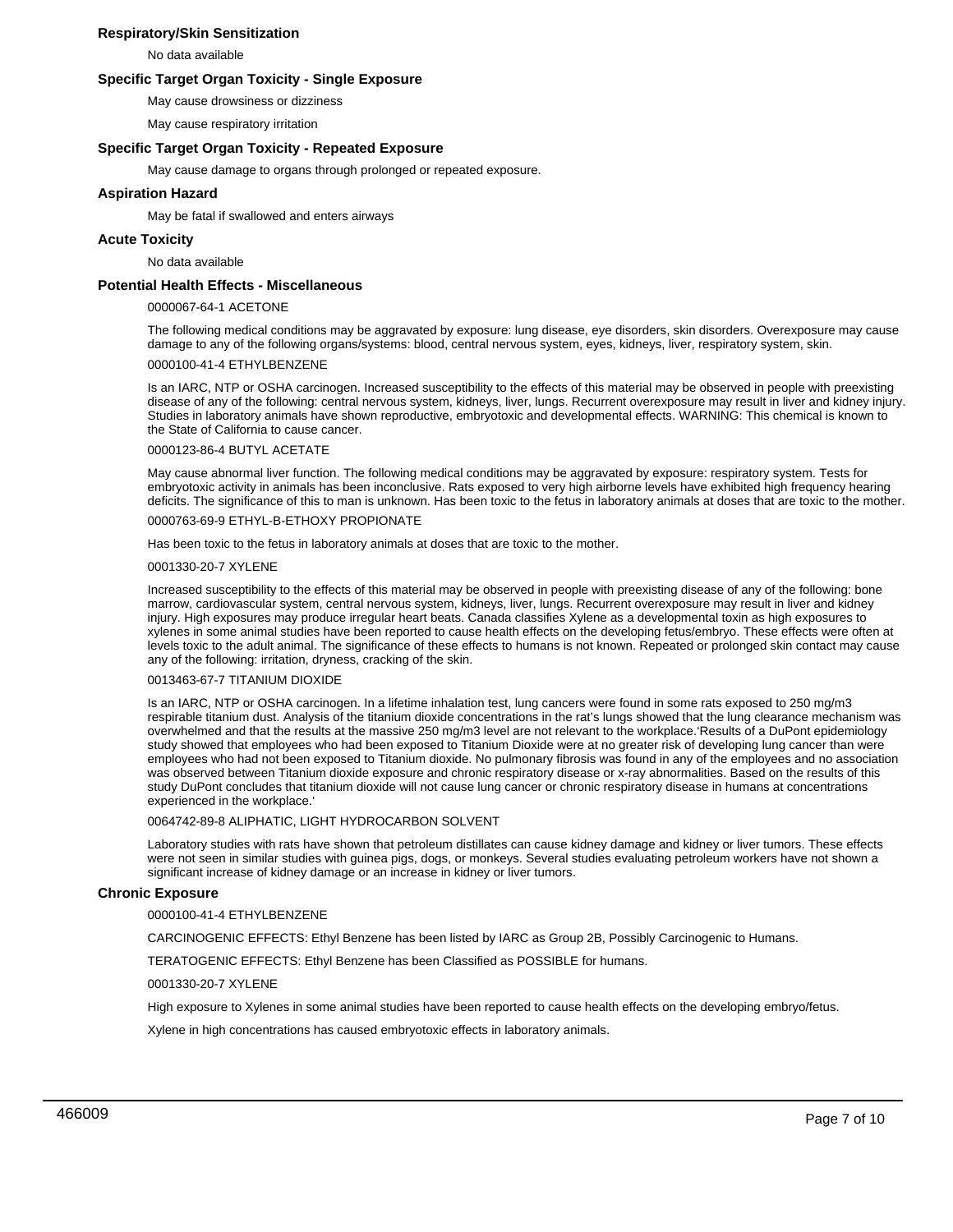0000100-41-4 ETHYLBENZENE

LC50 (inhalation, rat): 4000 ppm; 4-hour exposure (3)

LD50 (oral, rat): 3.5 g/kg (1,3,5,10) LD50 (oral, rat): 4.72 g/kg (3,5,7,8) LD50 (dermal, rabbit): 17.8 g/kg (11)

0001330-20-7 XYLENE

LC50 (rat): 6350 ppm (4-hour exposure) (unspecified isomers and ethylbenzene) (1)LC50 (rat): 6700 ppm (4-hour exposure) (65% m-xylene, 7.6% o-xylene, 7.8% p-xylene, 19.3% ethylbenzene) (2) ethylbenzene) (1)

LC50 (rat): 6700 ppm (4-hour exposure) (65% m-xylene, 7.6% o-xylene, 7.8% p-xylene, 19.3% ethylbenzene)(2)

LD50 (oral, rat): 5400 mg/kg (52% m-, 19% o-, 24% p-) (1)LD50 (oral, female mouse): 5251 mg/kg (60.2% m-, 9.1% o-, 14.6% p-, 17.0% ethylbenzene) (4)

LD50 (oral, male mouse): 5627 mg/kg (60.2% m-, 9.1% o-, 14.6% p-, 17.0% ethylbenzene) (4)

- LD50 (dermal, rabbit): 12180 mg/kg (m-xylene); greater than 1700 mg/kg (mixed xylenes undefined composition) (3)
- LD50 (oral, female mouse): 5251 mg/kg (60.2% m-, 9.1% o-, 14.6% p-, 17.0% ethylbenzene) (4)
- LD50 (oral, male mouse): 5627 mg/kg (60.2% m-, 9.1% o-, 14.6% p-, 17.0% ethylbenzene) (4)
- LD50 (dermal, rabbit): 12180 mg/kg (m-xylene); greater than 1700 mg/kg (mixed xylenes undefined composition) (3)

#### 0000067-64-1 ACETONE

- LC50 (male rat): 30000 ppm (4-hour exposure); cited as 71000 mg/m3 (4-hour exposure) (29)
- LC50 (male mouse): 18600 ppm (4-hour exposure); cited as 44000 mg/m3 (4-hour exposure) (29)

LD50 (oral, female rat): 5800 mg/kg (24)

- LD50 (oral, mature rat): 6700 mg/kg (cited as 8.5 mL/kg) (31)
- LD50 (oral, newborn rat): 1750 mg/kg (cited as 2.2 mL/kg) (31)
- LD50 (oral, mouse): 3000 mg/kg (32,unconfirmed)
- LD50 (dermal, rabbit): Greater than 16000 mg/kg cited as 20 mL/kg) (30)

0000123-86-4 BUTYL ACETATE

LC50 (rat): 1802 mg/m3; 4-hour exposure (aerosol)(9) Note: A lower LC50 (aerosol) value of 760 mg/m3 (160 ppm); 4-hour exposure has been reported.(11,27) Extensive research has failed to confirm this value.

- LD50 (oral, rat): 10770 mg/kg (12, unconfirmed)
- LD50 (oral, mouse): 7100 mg/kg (5)
- LD50 (oral, rabbit): 7400 mg/kg (cited as 64 millimols/kg) (13)

LD50 (dermal, rabbit): Greater than 5000 mg/kg (3, unconfirmed)

#### 0000106-97-8 BUTANE

LC50 (mouse): 202000 ppm (481000 mg/m3) (4-hour exposure); cited as 680 mg/L (2-hour exposure) (9) LC50 (rat): 276000 ppm (658000 mg/m3) (4-hour exposure); cited as 658 mg/L (4- hour exposure) (9)

### **SECTION 12) ECOLOGICAL INFORMATION**

#### **Toxicity**

No data available

#### **Persistence and Degradability**

### 0000067-64-1 ACETONE

91% readily biodegradable, Method: OECD Test Guideline 301B

### **Bio-Accumulative Potential**

0000067-64-1 ACETONE

Does not bioaccumulate

### **Mobility in Soil**

No data available.

#### **Other Adverse Effects**

No data available.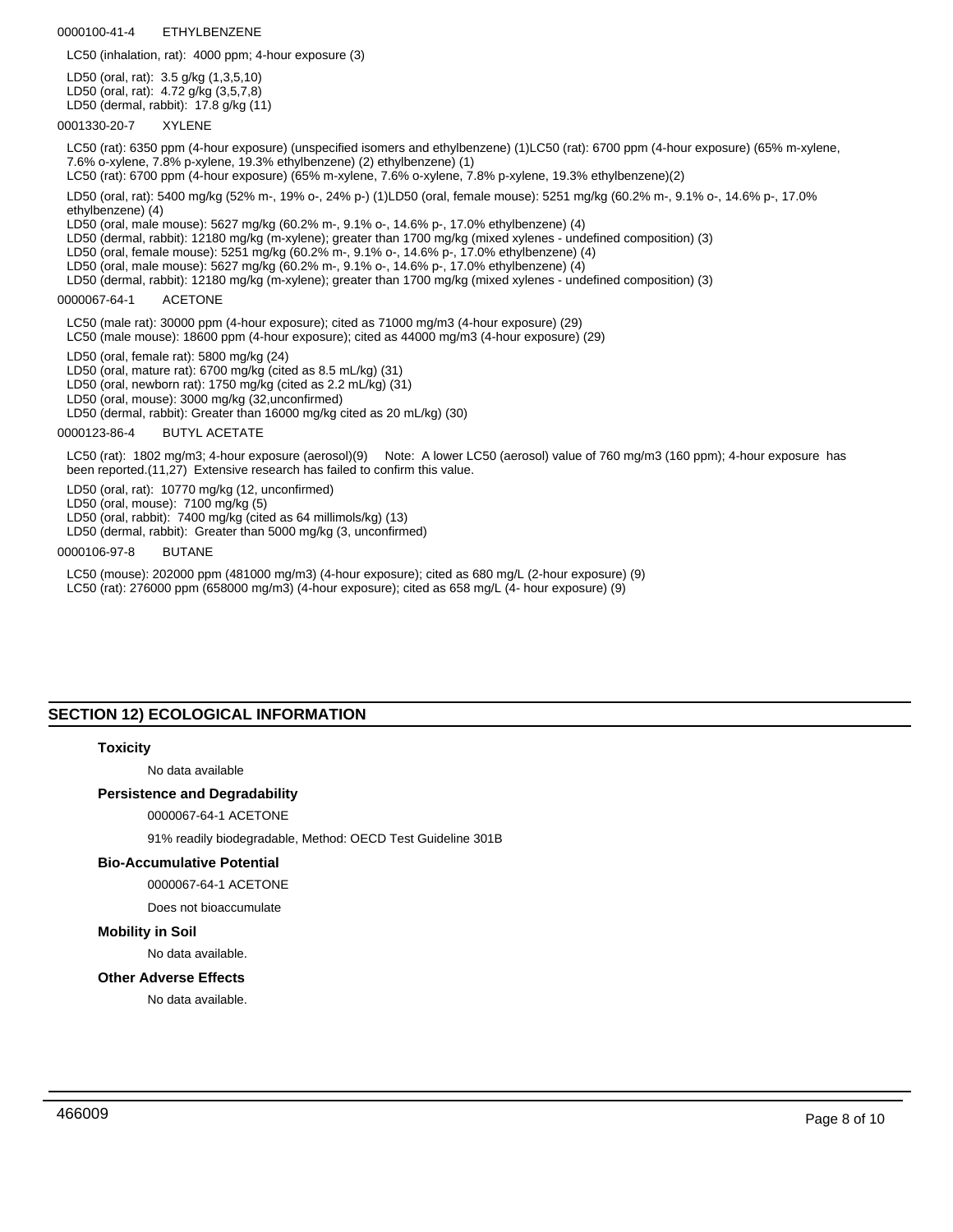### **Waste Disposal**

Under RCRA, it is the responsibility of the user of the product, to determine at the time of disposal whether the product meets RCRA criteria for hazardous waste. Waste management should be in full compliance with federal, state, and local laws.

Empty containers retain product residue which may exhibit hazards of material, therefore do not pressurize, cut, glaze, weld or use for any other purposes. Return drums to reclamation centers for proper cleaning and reuse.

### **SECTION 14) TRANSPORT INFORMATION**

### **U.S. DOT Information**

UN number: UN1950

Proper shipping name: Aerosols, flammable, (each not exceeding 1 L capacity) (LTD QTY)

Hazard class: 2.1

Packaging group: N.A.

Hazardous substance (RQ): No Data Available

Toxic-Inhalation Hazard: No Data Available

Marine Pollutant: No Data Available

Note / Special Provision: No Data Available

### **IMDG Information**

UN number: UN1950

Proper shipping name: Aerosols, flammable, (each not exceeding 1 L capacity) (LTD QTY)

Hazard class: 2.1

Packaging group: N.A.

Marine Pollutant: No Data Available

Note / Special Provision: No Data Available

### **IATA Information**

UN number: UN1950 Hazard class: 2.1 Packaging group: N.A. Proper shipping name: Aerosols, flammable, (each not exceeding 1 L capacity) Note / Special Provision: No Data Available

### **SECTION 15) REGULATORY INFORMATION**

| CAS          | <b>Chemical Name</b>                   | % By Weight | <b>Regulation List</b>                               |
|--------------|----------------------------------------|-------------|------------------------------------------------------|
| 0000067-64-1 | <b>ACETONE</b>                         | 25% - 50%   | CERCLA, SARA312, VOC_exempt, TSCA, RCRA, ACGIH, OSHA |
| 0000074-98-6 | <b>PROPANE</b>                         | 10% - 25%   | SARA312, VOC, TSCA, ACGIH, OSHA                      |
| 0000123-86-4 | <b>BUTYL ACETATE</b>                   | 10% - 25%   | CERCLA, SARA312, VOC, TSCA, ACGIH, OSHA              |
| 0000106-97-8 | <b>BUTANE</b>                          | 1% - 10%    | SARA312, VOC. TSCA, ACGIH                            |
| 0064742-89-8 | ALIPHATIC, LIGHT<br><b>HYDROCARBON</b> | 1% - 5%     | SARA312, VOC, TSCA, OSHA                             |